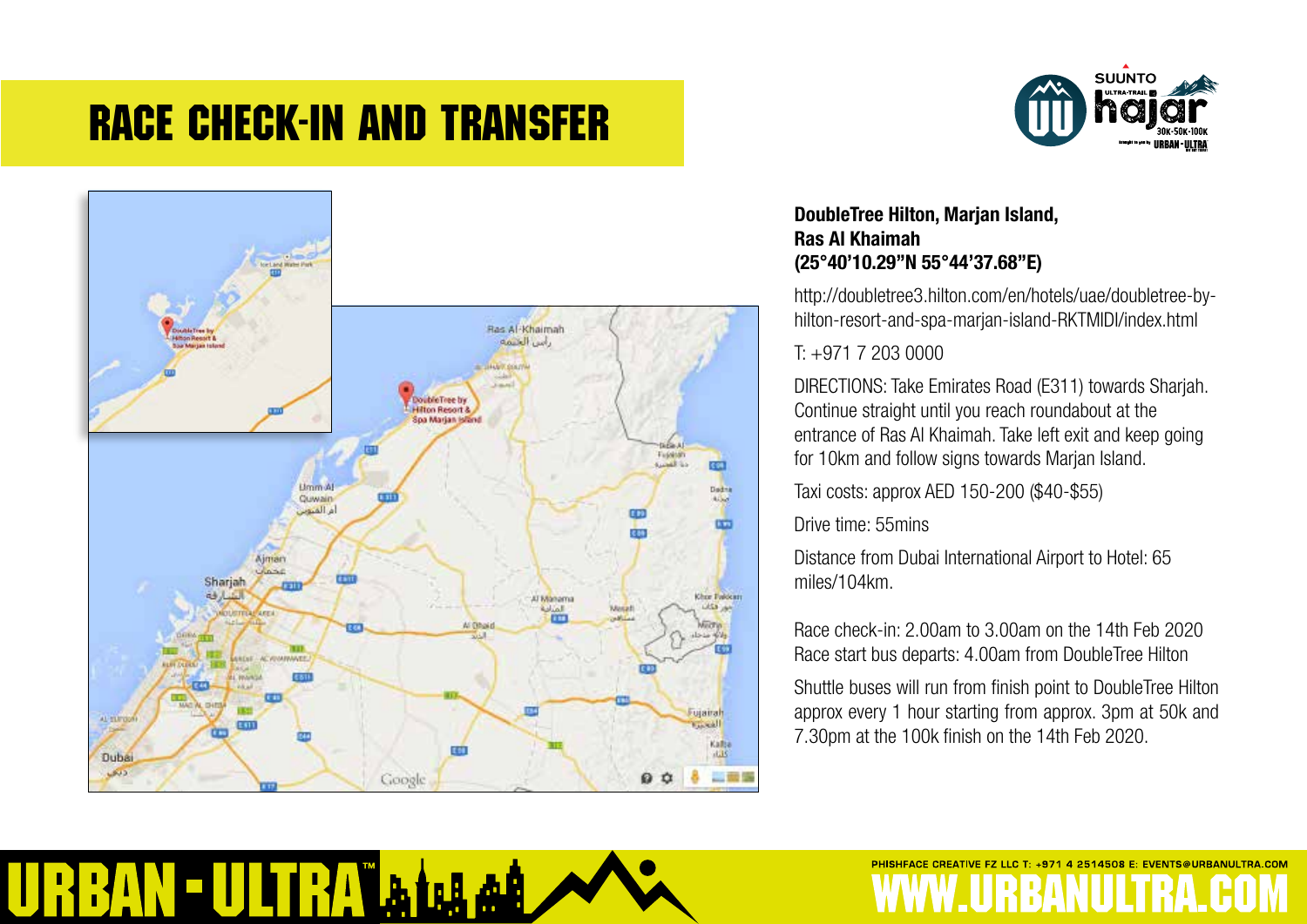# COURSE & Checkpoints





#### **CHECKPOINT PROVISIONS**

| <b>CP 1 - 7.5k</b>                                                    | Water                                                                                                                                         |  |
|-----------------------------------------------------------------------|-----------------------------------------------------------------------------------------------------------------------------------------------|--|
| <b>CP 2 - 17km</b>                                                    | Water, Aqualyte, Fruit, Trail Mix                                                                                                             |  |
| CP 3 - 30km Finish                                                    | Water, Aqualyte, Fruit, Cake, Salty Snacks<br>Exit by 10.45am<br><b>30k Bus to Hotel</b>                                                      |  |
| <b>CP 4 - 44km</b>                                                    | Water, Aqualyte, Fruit Exit by 3pm                                                                                                            |  |
| CP 5 & 50k Finish - DROP BAG COLLECTION / 50k Bus to Hotel            | <b>Arrival Cut-Off Time 5.30pm</b><br>Hot water, Soup, Water, Aqualyte, Fruit etc. Rest Area. Prize Presentation<br><b>Latest Exit by 6pm</b> |  |
| <b>CP 6 - 66km</b>                                                    | Water, Aqualyte, Fruit, Trail Mix                                                                                                             |  |
| <b>CP 7 - 77.5km</b>                                                  | Water, Aqualyte, Fruit, Trail Mix                                                                                                             |  |
| CP 8 - 91.5km                                                         | Water, Aqualyte, Fruit, Trail Mix                                                                                                             |  |
| Water, Aqualyte, Hot Food, Soft Drinks, Camp Fire. Prize Presentation | FINISH - 100km - FINISH DROP BAG COLLECTION Cut-Off Time 05.30am                                                                              |  |

فهلا

**INTERMEDIATE CUT-OFF TIMES:**

**30k** =  $5.5$ hrs

**50k** = 12hrs - Intermediate 50k times  $=$  CP3 arrival/exit no later than 10.45am. CP4 arrival/exit no later than 3.00pm. Finish before 5.30pm)

**100k** = 24hrs - Intermediate 100k times  $=$  CP3 arrival/exit no later than 10.45am. CP4 arrival/exit no later than 3.00pm. CP5 arrival before 5.30pm, exit no later than 6pm. CP8 arrival/exit no later than 04.00am on 16th Feb. Finish arrival before 05.30am on 16th Feb)



**Kinney**